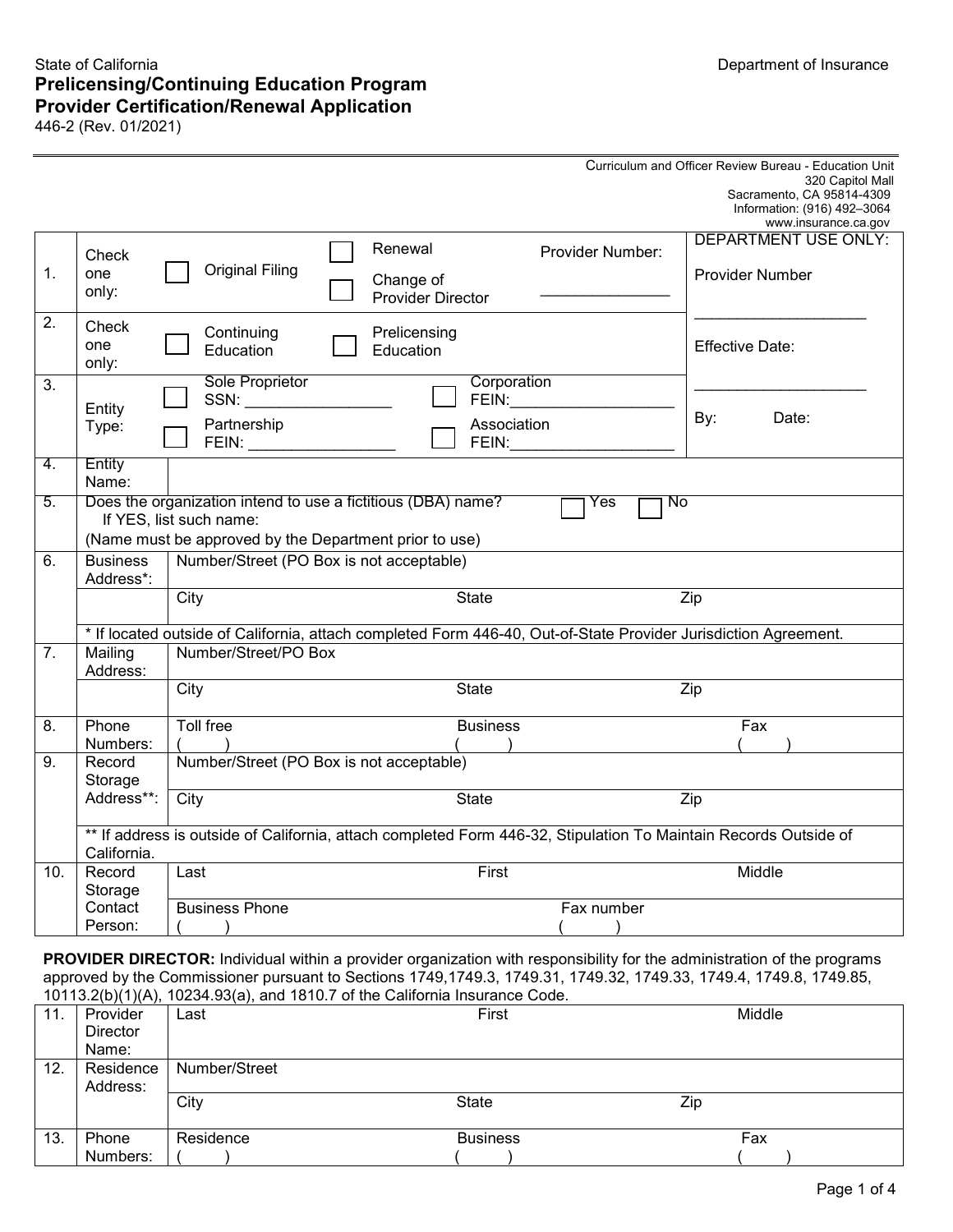| 14. | E-mail<br>Address: |                                                                                                                                                                                           |
|-----|--------------------|-------------------------------------------------------------------------------------------------------------------------------------------------------------------------------------------|
| 15. | held, etc.)        | Provider Director Qualifications (experience [i.e. insurance, teaching], professional designations, degrees, licenses                                                                     |
| 16. |                    | No.<br>1Yes<br>Is this organization now using, or has it ever used, any name other than listed in #4 or #5<br>above? If YES, list such names and dates used:                              |
| 17. | issued?<br>res     | Has the organization submitted to the Department within the last year a filing for which an approval has not been<br>No If YES, list name under which the filing was made and date filed: |

## **COMPLETE THE AREA BELOW FOR YOUR ORGANIZATION TYPE.** (Attach additional sheets if more space is needed.)

 18) CORPORATE APPLICANT: Complete the following **and** attach a copy of the articles of incorporation. (If you are an admitted insurer and there have been no changes in officers, directors, or stockholders since last official filing with the Department, submit a letter stating such. If there have been changes, the following must be completed.)

|                   | Name: Last, First Middle | <u>– characterit care era cannot care di anno un concerne compressore care und concerne care le care di anno 20</u><br><b>Residence Address</b> | Social Security No. * |
|-------------------|--------------------------|-------------------------------------------------------------------------------------------------------------------------------------------------|-----------------------|
| President         |                          |                                                                                                                                                 |                       |
| Vice<br>President |                          |                                                                                                                                                 |                       |
| Secretary         |                          |                                                                                                                                                 |                       |
| Treasurer         |                          |                                                                                                                                                 |                       |
| Director          |                          |                                                                                                                                                 |                       |
| Director          |                          |                                                                                                                                                 |                       |
| Director          |                          |                                                                                                                                                 |                       |
| Stockholder       |                          |                                                                                                                                                 |                       |
| Stockholder       |                          |                                                                                                                                                 |                       |

#### If no agreement, submit letter signed by all partners. 19) PARTNERSHIP APPLICANT: List name and address of all partners and attach copy of the partnership agreement.

| Partner Name: Last, First Middle | Residence Address | Social Security No. * |
|----------------------------------|-------------------|-----------------------|
|                                  |                   |                       |
|                                  |                   |                       |
|                                  |                   |                       |
|                                  |                   |                       |

## 20) SOLE PROPRIETOR or ASSOCIATION APPLICANT: List name and address of proprietor or all officers, directors, and shareholders of association and attach copy of articles of association. If no articles, submit letter stating such.

|                          | <u>and allowated at monographic mine allowsitively at anthological monographic in the anthological amalities along the all</u> |                       |
|--------------------------|--------------------------------------------------------------------------------------------------------------------------------|-----------------------|
| Name: Last, First Middle | <b>Residence Address</b>                                                                                                       | Social Security No. * |
|                          |                                                                                                                                |                       |
|                          |                                                                                                                                |                       |
|                          |                                                                                                                                |                       |
|                          |                                                                                                                                |                       |

\*Disclosure of your U.S. social security number is mandatory pursuant to Cal. Civil Code, § 1798.17; Cal. Family Code, § 17520(d); and Federal Privacy Act of 1974, §§7(a)(2)(B) and 7(b). The social security number will be used primarily for purposes of processing your application, including conducting any necessary investigation into your background. If you fail to disclose your social security number, your application will not be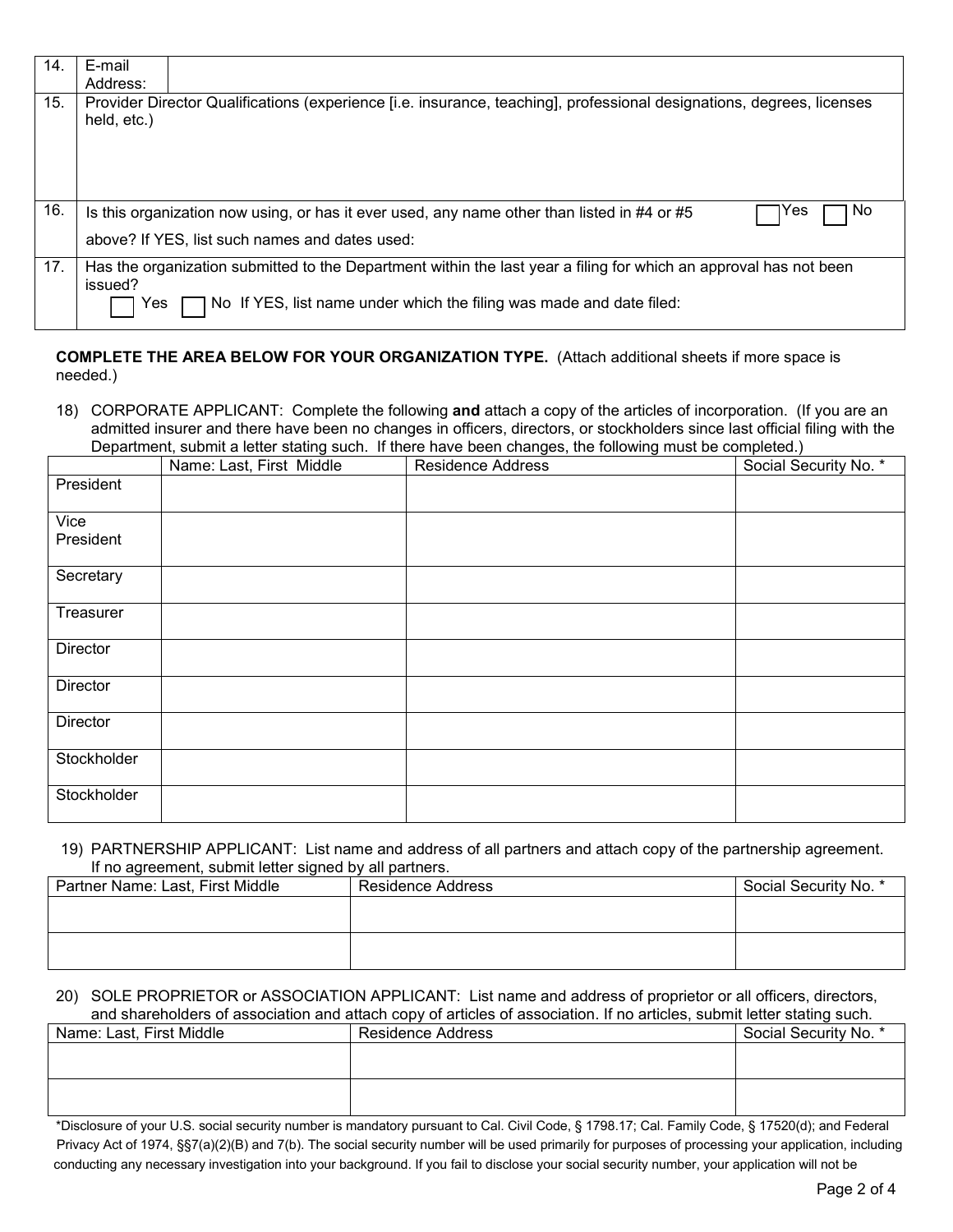reviewed. An individual has a right of access to certain records containing personal information pertaining to that individual. Individuals may obtain information regarding the location of their records by contacting the California Department of Insurance, Curriculum and Officer Review Bureau, by phone (916-492-3064) or by mail to the following address: 320 Capitol Mall, Sacramento, CA 95814.

| 21. | Is there any person within the organization, other than listed in questions #18, #19, or #20, who acts in the capacity of<br>a Controlling Person as defined in Section 1668.5 of the California Insurance Code, who possesses decision<br>making authority in matters pertaining to prelicensing and/or continuing education?<br><b>YES</b><br><b>NO</b><br>If YES, list name, residence address, and social security number of such person(s). Attach a separate sheet if<br>more space is needed.                                                                                                                                                                                                                                                                               |
|-----|------------------------------------------------------------------------------------------------------------------------------------------------------------------------------------------------------------------------------------------------------------------------------------------------------------------------------------------------------------------------------------------------------------------------------------------------------------------------------------------------------------------------------------------------------------------------------------------------------------------------------------------------------------------------------------------------------------------------------------------------------------------------------------|
| 22. | Has the provider organization been the subject of any administrative agency disciplinary action relating to its<br>prelicensing or continuing education provider status? For the purpose of this question, administrative agency<br>disciplinary action includes, but is not limited to: having any professional, vocational or business license denied,<br>suspended, placed on probation, restricted or revoked, or any fine imposed; withdrawing any application or<br>surrendering any license to avoid disciplinary action; being issued a cease and desist order or its equivalent; being<br>the subject of a conservation, liquidation, rehabilitation, or receivership order.<br><b>YES</b><br><b>NO</b>                                                                   |
| 23. | Have any of the provider organization's partners, members, controlling persons, officers, directors, or any<br>shareholders owning 10% or more interest in the organization been the subject of any administrative agency<br>disciplinary action? For the purpose of this question, administrative agency disciplinary action includes, but is not<br>limited to: having any professional, vocational or business license denied, suspended, placed on probation, restricted<br>or revoked, or any fine imposed; withdrawing any application or surrendering any license to avoid disciplinary action;<br>being issued a cease and desist order or its equivalent; being the subject of a conservation, liquidation, rehabilitation,<br>or receivership order.<br><b>YES</b><br>NO |
| 24. | Have any of the provider organization's partners, members, controlling persons, officers, directors, or any<br>shareholders owning a 10% or more interest in the organization ever been convicted of a crime?<br><b>YES</b><br><b>NO</b>                                                                                                                                                                                                                                                                                                                                                                                                                                                                                                                                           |
|     | "Crime" includes a felony or misdemeanor and military offenses. "Convicted" includes, but is not limited<br>to, having been found guilty by verdict of a judge or jury; having entered a plea of guilty or nolo<br>contendere; having had any charge dismissed, expunged, or plea withdrawn pursuant to Penal<br>Code Section 1203.4; or having been given probation, a suspended sentence, or a fine. You may<br>exclude traffic citations and juvenile offenses.                                                                                                                                                                                                                                                                                                                 |
|     | $\sim 2500$ in the correction of $\sim$<br>$\mu$ 00 $\mu$ 00 as $\mu$ 04 abaya attach a datailad ata                                                                                                                                                                                                                                                                                                                                                                                                                                                                                                                                                                                                                                                                               |

 **IMPORTANT NOTE:** If the answer is "YES" to questions #22, #23, or #24 above, attach a detailed statement, signed by an authorized person for the organization, listing the events which led to the charges (dates and places). If the matter was heard in court, attach copies CERTIFIED BY THE COURT of the Criminal Complaint and the Sentencing Minute Order showing the final plea, judgment, and sentence. If any disciplinary action was taken by an administrative agency, attach a certified copy of the action.

| 25. | Is the organization registered with the Bureau for Private Postsecondary Education?<br><b>YES</b><br>NO<br>If YES, list approval number:              |
|-----|-------------------------------------------------------------------------------------------------------------------------------------------------------|
| 26. | Describe the organization's experience in offering educational programs to insurance licensees. Attach a<br>separate sheet if more space is needed.   |
| 27. | Provide a complete statement of your refund policy and describe how this policy will be transmitted to students<br>before enrollment (submit sample). |